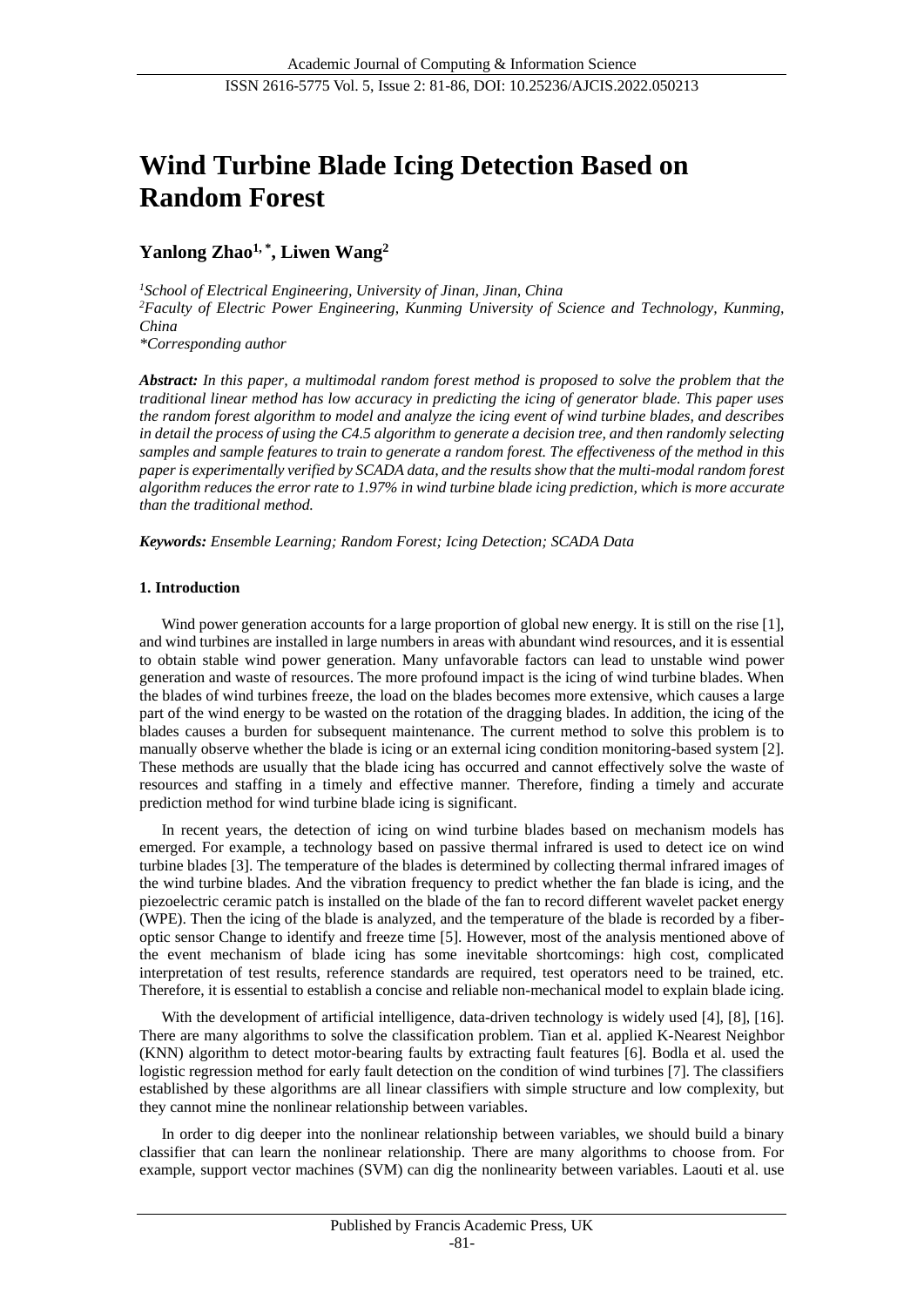## ISSN 2616-5775 Vol. 5, Issue 2: 81-86, DOI: 10.25236/AJCIS.2022.050213

periodic sampling to detect wind turbine failures based on SVM [9]. Another classifier decision tree (DT) based on a tree structure can also mine the nonlinear relationship between variables. Abdallah et al. implemented DT based on Apache Hadoop and Spark to detect damage and failure of wind turbines [10]. Although these algorithms can mine complex correlations between variables, a single classifier often makes unavoidable errors when solving multimodal relationships. Therefore, it is necessary to find a way to comprehensively solve this multimodal classification problem.

However, a multi-modal learning classification model based on ensemble learning is proposed based on the DT to solve the classification problem in one mode. There are two major categories of boosting and bagging. Boosting is an algorithm that promotes a weak learner to a strong learner. When each sublearner is generated, it focuses on learning the previous error samples, thereby reducing the skewness of the model. Bagging uses self-service sampling to produce multiple sub-learners in parallel, and the results are decided by voting. It mainly reduces the variance of the model. Que et al. used extreme gradient boosting (XGBoost) to realize fault detection and remaining life prediction of steam turbines [11]. However, the boosting category model is relatively high in complexity and sensitive to abnormal data. The bagging model has the same level of complexity as a single classifier and can automatically generate training and test sets. The representative random forest (RF) of bagging generates multiple training samples by randomly sampling feature variables and samples to learn nonlinear relationship mining between variables in multiple modes. Through the above discussion, in order to solve the shortcomings of traditional methods in blade icing detection, feature variables related to wind turbine blade icing will be extracted, and sample data will be collected for self-sampling to generate multiple sub-classifiers in parallel to construct RF. The difference between each sub-learner is used to improve the generalization ability of the model to realize the detection of blade icing.

#### **2. Concept and Approach**

Since random forests are constructed using decision trees that have not been pruned as sub-learners, an indispensable part of studying random forests is to find a suitable method to generate decision trees. In this paper, multiple training samples are generated by the self-sampling method and random selection of attributes. The C4.5 algorithm based on the information gain rate to select the root node and the intermediate node is introduced to generate a decision tree a random forest with classification function is integrated.

As a classic machine learning algorithm, the decision tree model can be regarded as a recursive process when constructed [12]. First, an attribute is selected in the sample set D to be split. At this time, the node generated by the attribute is called the root node. After such an attribute test, the set D is divided into several subsets, and then each subset can be split by an attribute test. The node generated at this time is called an internal node. If an attribute test is performed, the samples of the node are all the same category, or all samples have the same category on all attributes. Then mark the node as a leaf node, where the category with the most contained samples is taken as the node's category. If there is no sample set on the node, mark the node as a leaf node, its category is that the category of the node is the same as the category of its parent node. Through such multiple splits and the labeling of leaf nodes, a classifier with a tree structure is produced, and the generalization ability of the decision tree largely depends on the optimal choice of attributes at the time of splitting and a division principle based on information gain rate is introduced below.

Information entropy is used as a measure of sample purity [13]. Suppose there are k classes in sample D, and the proportion of each class in the total sample is  $p_i$  (i=1,2, 3...,k). Then the definition of information entropy is expressed as:

$$
H(D) = -\sum_{i=1}^{k} p_k \log_2 p_k \quad (1)
$$

If the value of H(D) is larger, the purity of the sample is greater. When we select attribute A in the sample as the root node to split, D can be divided into several subsets  $\{D_1, D_2, D_3, ... D_n\}$ . Split the information entropy of the Sample D as:

$$
H(D)_{A} = -\sum_{j=1}^{n} \frac{|D_j|}{|D|} H(D_j) \tag{2}
$$

Therefore, the information gain of taking attribute A as the root node is defined as:

$$
G(D, A) = H(D) - H(D)_{A} (3)
$$

In the early decision tree generation, the classic ID3 algorithm uses attributes with large information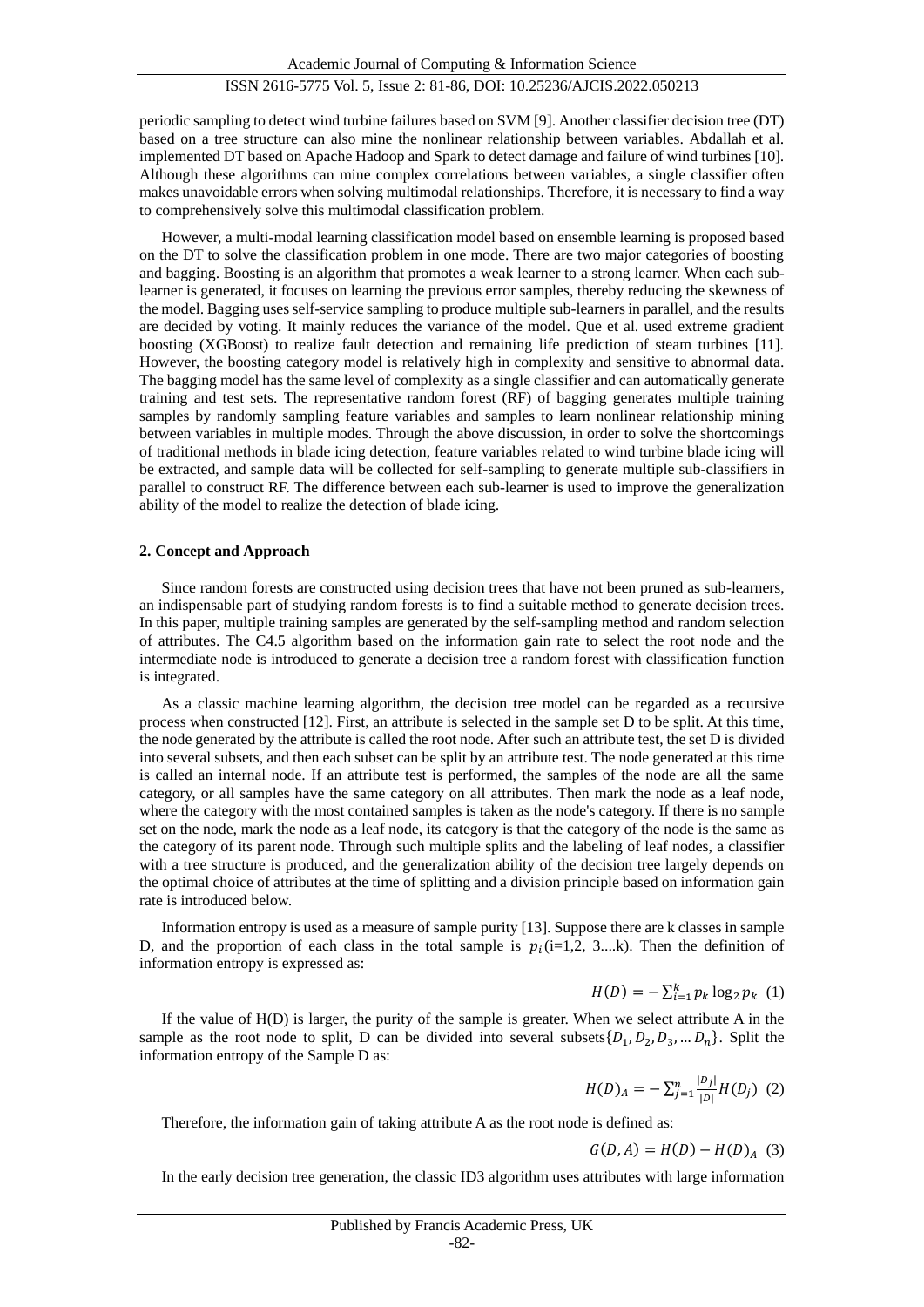#### ISSN 2616-5775 Vol. 5, Issue 2: 81-86, DOI: 10.25236/AJCIS.2022.050213

gain as the root node, and this often results in a tilt towards attributes with many values, so the C4.5 algorithm that uses information gain as an index can avoid this preference [14], the information gain rate is defined as:

$$
GR(D, A) = \frac{G(D, A)}{P(A)} \tag{4}
$$

where  $P(A)$  can be expressed as:

$$
P(A) = -\sum_{j}^{n} \frac{|D_j|}{|D|} \log_2 \frac{|D_j|}{|D|} (5)
$$

Gradually select the attribute with a large information gain rate as the node split and finally reach the leaf node through the recursive method.

In the random forest, two random ideas, including bagging and random selection of feature variables, are used to generate multiple decision trees. The final result is output by voting when solving the classification problem. Suppose that multiple decision trees  $\{T_1, T_2, T_3, ..., T_N\}$  are generated by the above method, and each sub-learner outputs a mark in the category set  $\{C_1, C_2, C_3, ..., C_n\}$  We input sample X into each sub-learner  $T_i$  and the output obtained is  $\{T(X)_i^1, T(X)_i^2, T(X)_i^3, ..., T(X)_i^n\}$ , where  $T_i^j$  represents the output of  $T_i$  on category  $C_j$ , and the integrated learner uses the voting method to output the final classification result. The principles of voting law are:

$$
R(X) = \arg\max_{j} \sum_{i=1}^{N} T_i^j \tag{6}
$$

We describe the construction process of the random forest in Fig. 1.



*Figure 1: Random Forest construction process*

Since about 37% of the samples are not selected during bagging [15], these unselected samples can be used as the test set to evaluate the performance of the model after the construction of the random forest.

#### **3. Experiment and Discussion**

Supervisory Control and Data Acquisition (SCADA) system can detect and collect industrial field data in real-time to realize automatic remote control of the local industrial field and comprehensively monitor the execution of the production process to provide necessary data support for production and management. In this paper, the operating status data of each wind turbine in the wind farm monitored by the SCADA system is used as support to verify the advantages of the random forest model for wind turbine blade icing detection compared to other single-mode linear models.

Based on the data collected by SCADA, each piece of data is time-stamped data. That is, each piece of data contains the detection of multiple continuous variables of the wind turbine at the moment, including 26 variable parameters, as shown in Table 1. We used 300 pieces of data to train the model, in which the sample data was marked as normal operation or icing, and multiple blade icing failures appeared in the data set, and the normal operation data and the data when the blades were icing were randomly mixed together. After the model training is completed, the past 1263 pieces of training data are used to evaluate and analyze the model training results.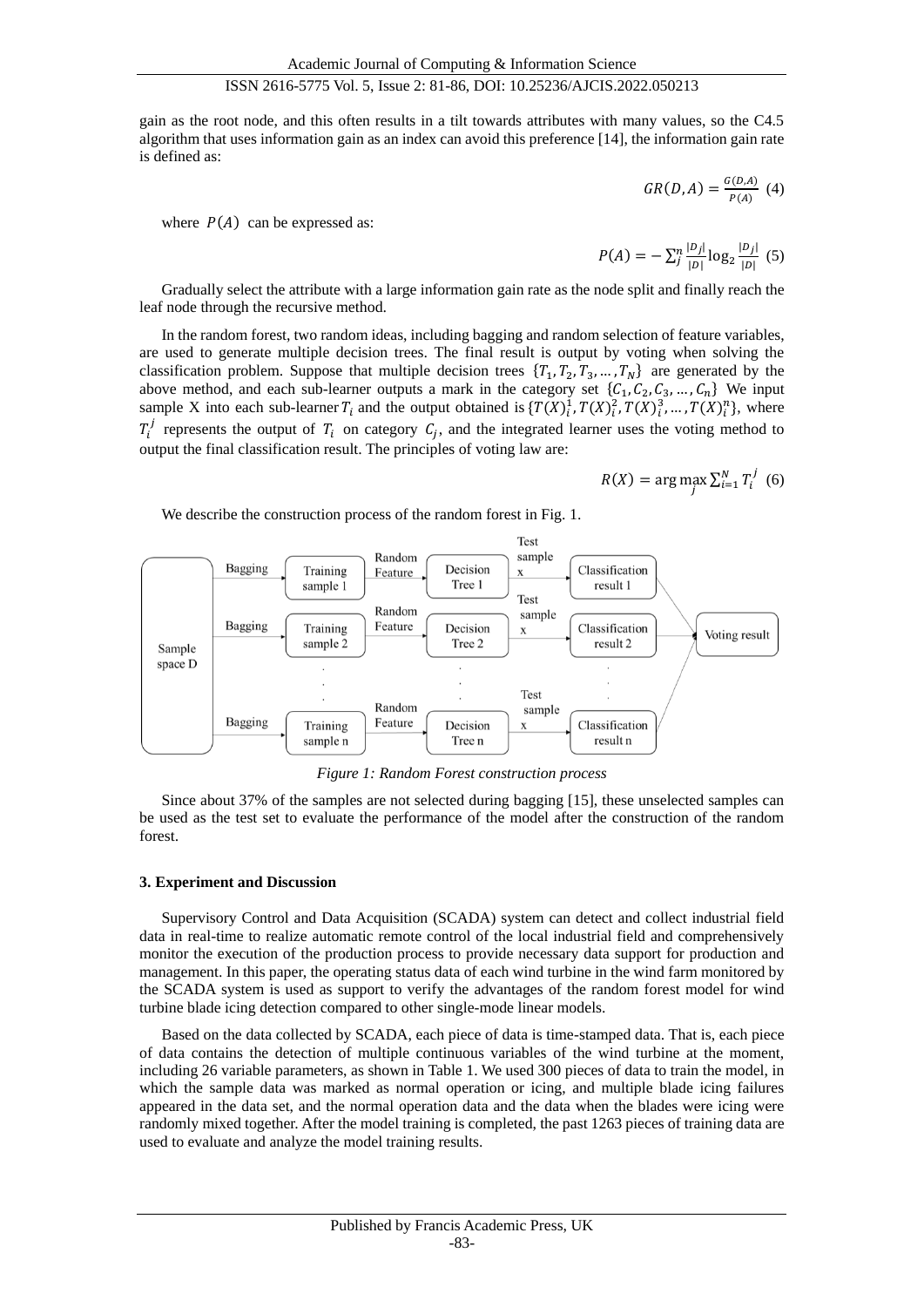Academic Journal of Computing & Information Science

## ISSN 2616-5775 Vol. 5, Issue 2: 81-86, DOI: 10.25236/AJCIS.2022.050213

| Variable name       | Variable name            | Variable name   |  |
|---------------------|--------------------------|-----------------|--|
| Wind_speed          | Pitch3_angle             | Environment_tmp |  |
| Generator_speed     | Pitch1_speed             | $Int_{mp}$      |  |
| Power               | Pitch <sub>2_speed</sub> | Pitch1_ng5_tmp  |  |
| Wind direction      | Pitch3_speed             | Pitch2_ng5_tmp  |  |
| Wind_direction_mean | Pitch1_moto_tmp          | Pitch3_ng5_tmp  |  |
| Yaw_position        | Pitch2_moto_tmp          | Pitch1_ng5_DC   |  |
| Yaw_speed           | Pitch3_moto_tmp          | Pitch2_ng5_DC   |  |
| Pitch1_angle        | Acc x                    | Pitch3_ng5_DC   |  |
| Pitch2_angle        | Acc y                    |                 |  |

*Table 1: Process variables*

Among them, Logistic Regression (LR) model, Naive Bayes (NB), K-Nearest Neighbor (KNN), Support Vector Machine (SVM), Decision Tree (DT) are selected to compare with the Random Forest (RF), and make the error rate, precision rate, recall rate, F1 score of each model in the test set to evaluate the effect of each model in detecting blade icing, the test results of each model in each index are given in Table 2. The error rate of each model is visualized as shown in Figure 1, where the lower the error rate, the better the model classification effect. The precision rate indicates how much data of the units that the model considers to be in normal operation is really normal data, while the recall rate indicates how much data of the units that the model classifies as normal data. Finally, the F1 score combines the accuracy rate and the recall rate. To evaluate the model, the larger the three values, the better the classification effect of the model. The visualization results are shown in Figure 2. At the same time, the receiver operating characteristic (ROC) curve and area under curve (AUC) value of each model are plotted to observe the advantages of the multi-modal integration algorithm, as shown in Figure 3.

*Table 2: Results of different models*

| Model      | Error rate | Precision rate | Recall rate | F1-score |
|------------|------------|----------------|-------------|----------|
| RF         | 1.97%      | 96.24%         | 100%        | 98.08%   |
| <b>SVM</b> | 4.82%      | 91.41%         | 99.84%      | 95.44%   |
| LR         | 4.35%      | 92.45%         | 99.53%      | 95.86%   |
| <b>NB</b>  | 12.41%     | 80.30%         | 100%        | 89.07%   |
| <b>KNN</b> | 4.35%      | 92.57%         | 99.37%      | 95.85%   |
| DT         | 2.61%      | 96.33%         | 98.59%      | 97.45%   |

It can be seen from Table 2 and Figure 1 that the error rates of linear classifiers such as KNN, LR, and Naive Bayes are as high as 4.35%, 4.35%, and 12.41% incorrectly distinguishing the working state of wind turbines, while the non-linear classifiers, the error rate of DT and SVM is 2.61% and 4.82%. Compared with linear classifiers, the error rate has decreased, but due to the limitation of single mode, the effect is still not ideal. However, the error rate of the random forest model of the integrated learning algorithm reached 1.97%, its classification effect shows superiority compared with other models.



*Figure 2: Different model error rate*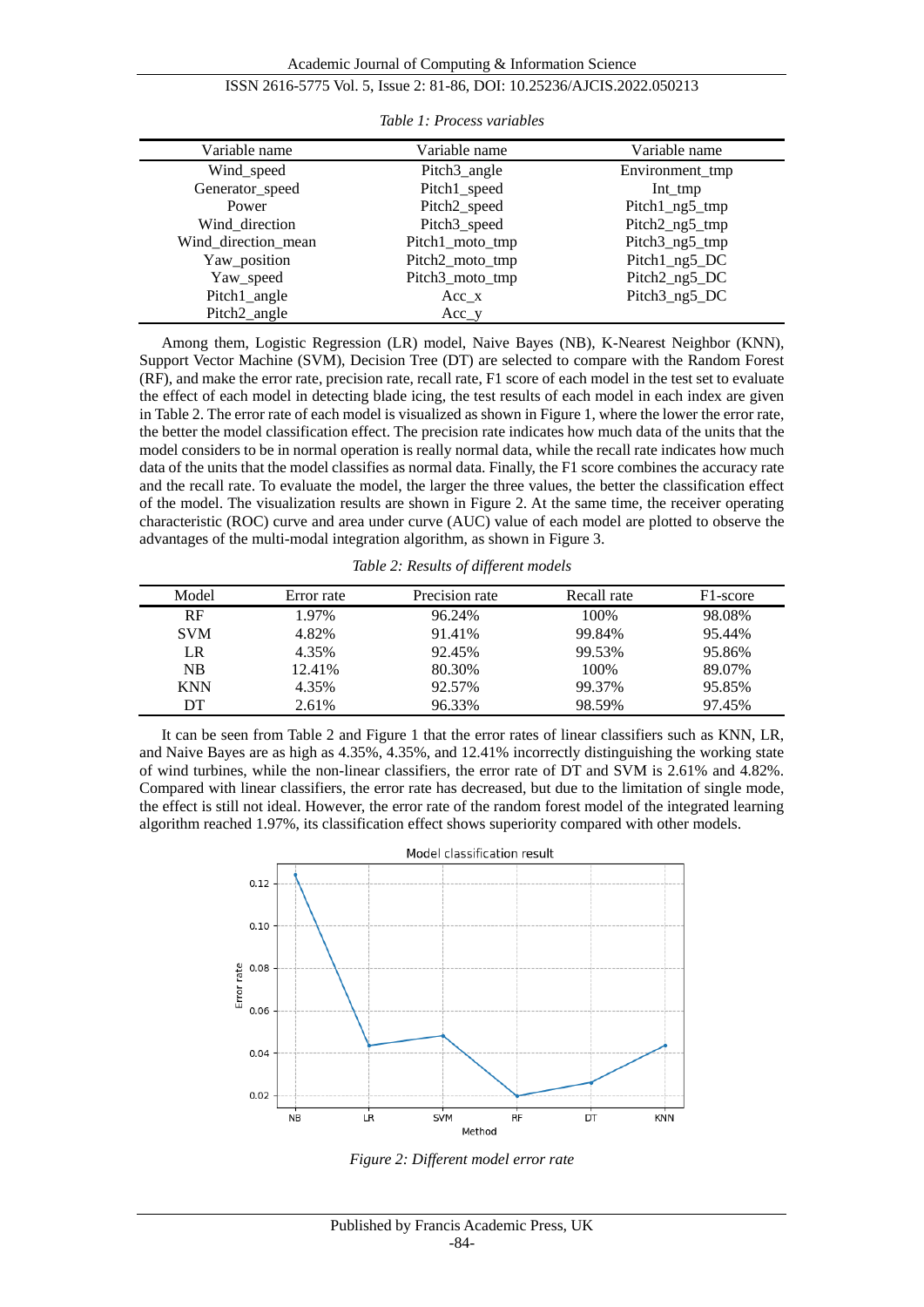



*Figure 3: Different models score under each indicator*

Combining Table 2 and Figure 3, it can be seen that the precision, recall, and F1 scores of the random forest model have reached 96.24%, 100%, and 98.08%, respectively. The scores of the three evaluation indicators are very advantageous compared to other classification models. On the whole, the random forest model has the best effect on the icing detection of wind turbine blades.



*Figure 4: ROC curve and AUC value of different models*

The closer each model in the ROC curve to the upper left corner of the coordinate plane and the more it deviates from the 45-degree diagonal, the better the classification effect of the model, and the AUC value represents the area under the ROC curve, and the larger the area, the better the effect of the model. Observing the ROC curves and AUC values of various models in Fig. 4, it can be clearly seen that the random forest model under ensemble learning has advantages in processing wind turbine blade icing detection compared with other models.

#### **4. Conclusion**

Aiming at the problem of blade icing faults of wind turbines in high altitude areas, a multimodal random forest algorithm is proposed to solve the detection and prediction of blade icing faults. The random forest model is obtained by using SCADA data to train and predict it on the test set and compared with support vector machine, logistic regression model, naive Bayes, KNN, decision tree under the same data set. The experimental results show that compared with the traditional methods, the random forest algorithm is more effective in detecting leaf icing. The error rate is reduced to 1.97%, which is significantly lower than other models (the error rates are 4.82%, 4.35%, 12.41%, 4.35%, and 2.61%, respectively), which produces better prediction accuracy and has practical application value.